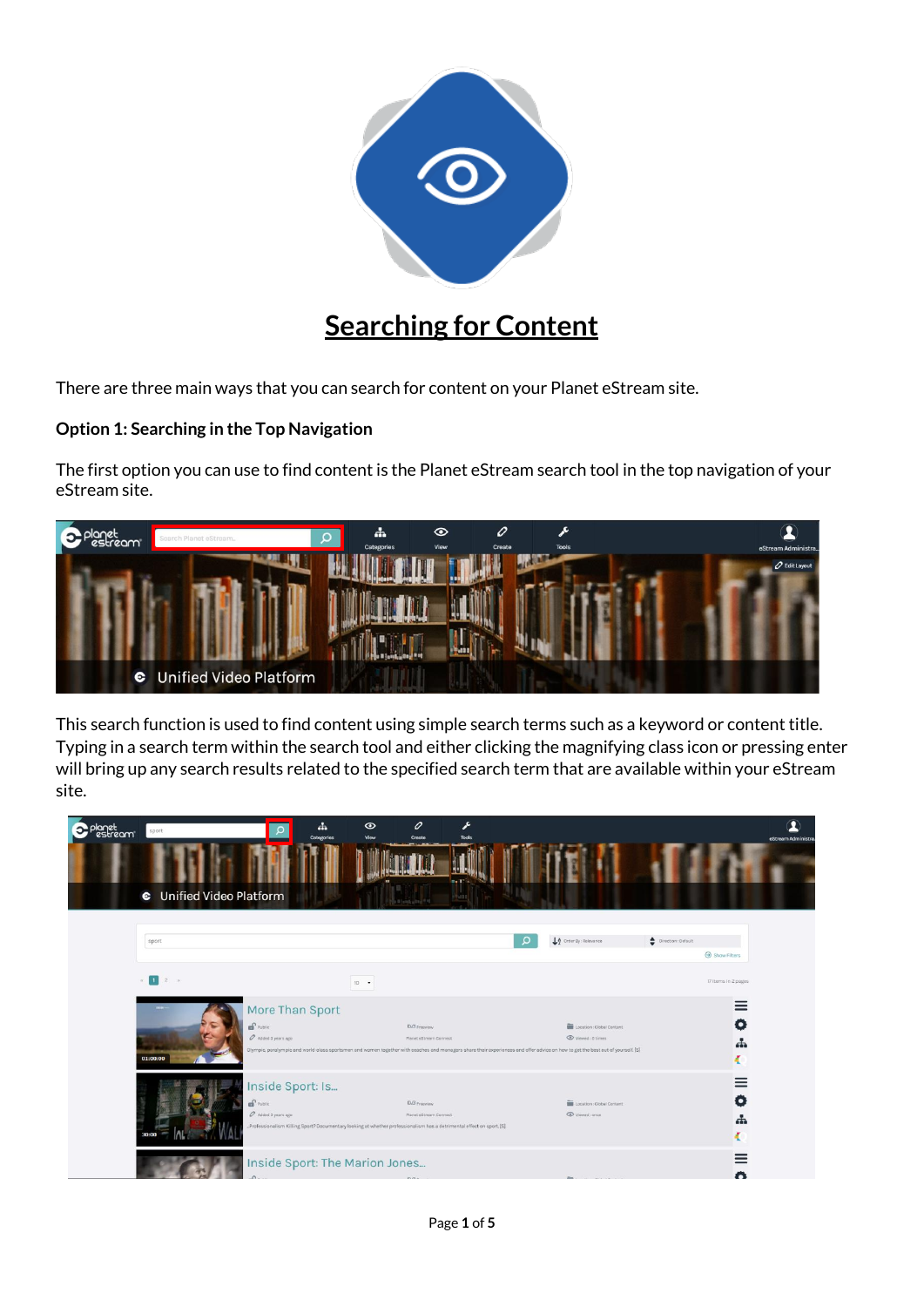## **Option 2: Using the Search Bar on the Planet eStream Home Page**

If you are any other page than the home page click on the logo in top-left corner of your Planet eStream site to take you back to the home page. In this case it is a Planet eStream logo, but it may be the logo of your organisation.



The search bar is located in the middle of your eStream homepage. After typing in your chosen keyword, you can then choose to filter the results by either relevance, date added, popularity, rating, title, last viewed or duration. You also have the ability to choose the direction that the results are displayed in.

| vlanet<br>estreami<br>Search Planet eStream | 4<br>Q<br>Categories | 0<br>F<br>$\odot$<br>View<br>Create<br>Tools | eStream Administra.                                                                                                             |
|---------------------------------------------|----------------------|----------------------------------------------|---------------------------------------------------------------------------------------------------------------------------------|
|                                             |                      |                                              | <b>O</b> Edit Layout                                                                                                            |
|                                             |                      |                                              |                                                                                                                                 |
| C Unified Video Platform                    |                      |                                              |                                                                                                                                 |
| Sport                                       |                      | $\Omega$                                     | L <sup>4</sup> Order By : Relevance<br>$\begin{tabular}{ll} \quad \bullet \quad \text{Direction}: \text{Default} \end{tabular}$ |
|                                             |                      |                                              |                                                                                                                                 |

The homepage search bar also allows you to filter your searches. Search filters allow you to select specific data fields which provide more granular or specific results when searching for content. To access search filters, select **Show Filters** just underneath the search bar.

| Sport | $\downarrow$ Order By : Relevance | Direction : Default |  |
|-------|-----------------------------------|---------------------|--|
|       |                                   |                     |  |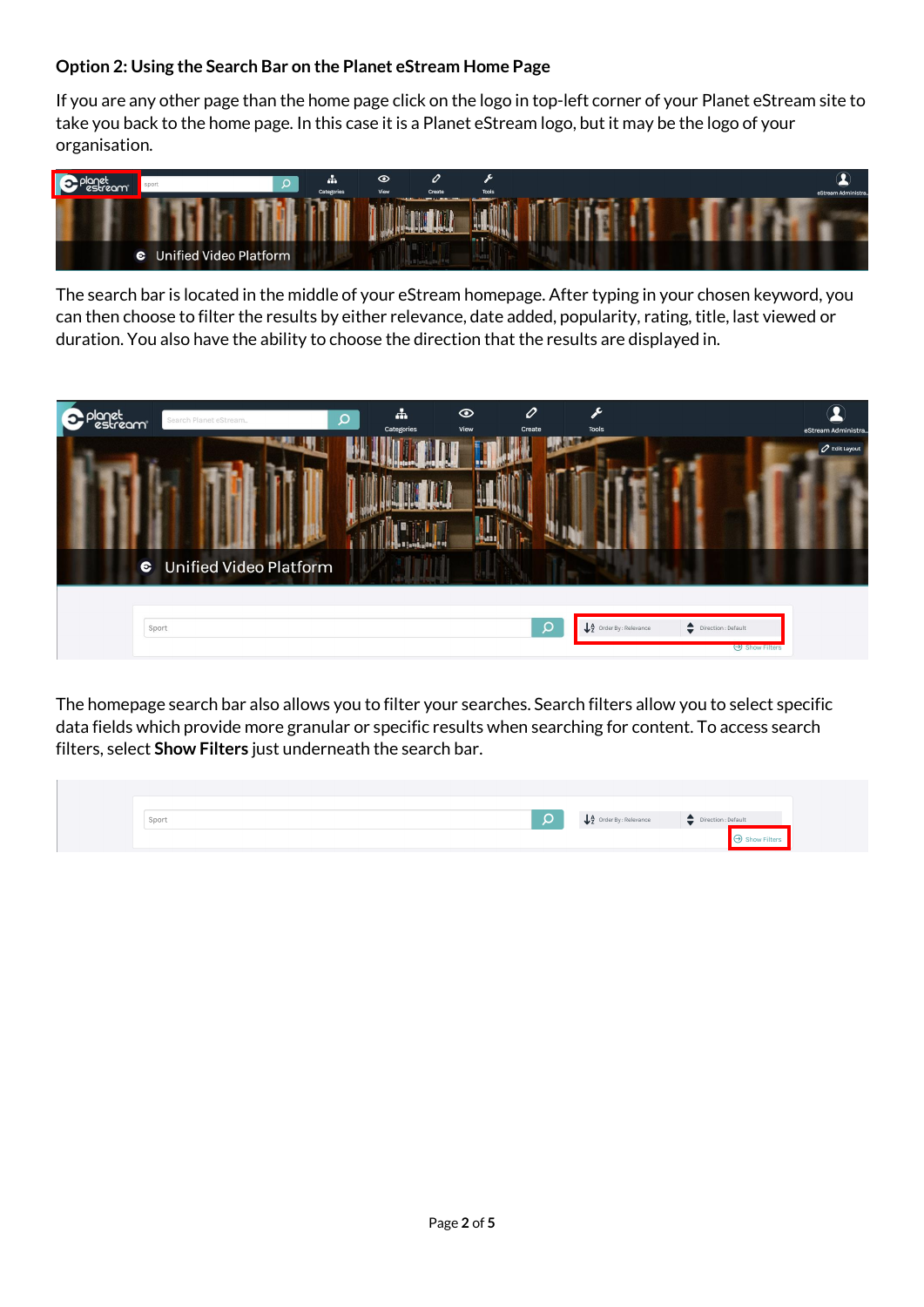Clicking here will display several filters that you can select to filter your searches and return more specific results.

| Sport                                                                     |                                              | Q                        | $\downarrow$ $\frac{A}{Z}$ Order By : Relevance | ♦<br>Direction : Default |
|---------------------------------------------------------------------------|----------------------------------------------|--------------------------|-------------------------------------------------|--------------------------|
|                                                                           |                                              |                          |                                                 | $\Theta$ Close Filters   |
| Media Types                                                               | Added between                                | [clear]                  | Duration                                        |                          |
| Freeview Recordings<br>Playlists<br>Recordings                            | dd/mm/yyyy                                   |                          | Short < 5 mins                                  | Medium < 60 mins         |
| Collections<br>External Links<br>Lesson Plans                             | dd/mm/yyyy                                   |                          | Long > 60 mins                                  |                          |
| Documents                                                                 |                                              |                          |                                                 |                          |
| Within Categories                                                         | Only show results that are not in a Category |                          |                                                 | <b>Select Categories</b> |
|                                                                           |                                              |                          |                                                 |                          |
|                                                                           |                                              |                          |                                                 |                          |
|                                                                           |                                              |                          |                                                 |                          |
| [Select Field]<br>$\overline{\phantom{a}}$                                | Does Contain                                 | $\overline{\phantom{a}}$ |                                                 |                          |
|                                                                           |                                              |                          |                                                 |                          |
|                                                                           | Added By (Author)                            |                          | Location                                        |                          |
| Has Quizzes                                                               | User                                         |                          | All                                             |                          |
| Metadata Filter<br>add<br><b>Specific Filters</b><br>Audio Only<br>Source | Document Type                                |                          | Perform Search                                  | Remove                   |

You can then select applicable data fields in order to really refine your searches. For example, if you were to type in a specific keyword then select **Freeview Recordings** and adjusting the **Added Between** dates in the filters, the search results will content related to the keyword that has been added between the two specified dates and only if it has been recorded via Freeview. This could be used for finding news broadcasts of events that happened on a certain date, as an example.

| Sport                                                              |               |         | $\downarrow$ $\frac{A}{2}$ Order By : Relevance | $\bullet$ Direction : Default |
|--------------------------------------------------------------------|---------------|---------|-------------------------------------------------|-------------------------------|
| <b>Current Filters</b>                                             |               |         |                                                 |                               |
| Show: Freeview Recordings Added Between: 01/02/2018 and 06/04/2020 |               |         |                                                 |                               |
|                                                                    |               |         |                                                 | $\Theta$ Close Filters        |
| Media Types                                                        | Added between | [clear] | Duration                                        |                               |
| Playlists<br>Freeview Recordings $\vert \cdot \vert$<br>Recordings | 01/02/2018    |         | Short < 5 mins<br>Medium < 60 mins $\ $         |                               |
| External Links<br>Collections<br>Lesson Plans<br>Documents         | 06/04/2020    |         | Long > 60 mins                                  |                               |

You are also able to search via specific metadata fields. With this example, selecting Title > Does Contain > Sport will bring up any search results that have the keyword Sport in the title.

|     | Metadata Filter  |                         |       |        |
|-----|------------------|-------------------------|-------|--------|
|     |                  |                         |       | Remove |
|     | Title<br>$\cdot$ | Does Contain<br>$\cdot$ | Sport |        |
| add |                  |                         |       |        |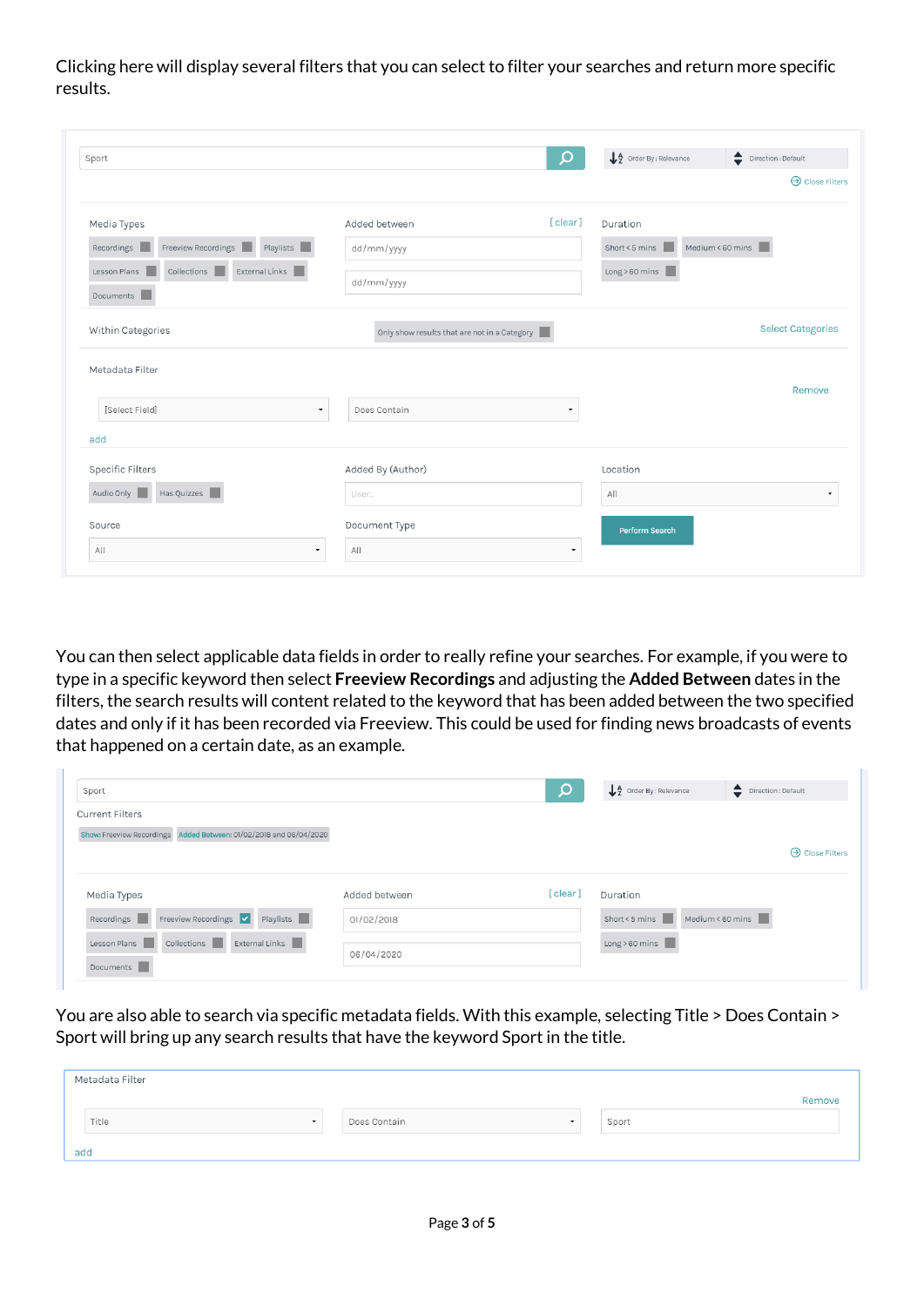If you want to search for more specific content either by owner, publishing policy location or type of content. You can specify data fields at the bottom. In this area, you can also choose to locate any content that has a quiz assigned to it. Once you are happy with your search filter specifications, just hit **Perform Search.**

| Specific Filters                       | Added By (Author)               | Location                        |
|----------------------------------------|---------------------------------|---------------------------------|
| Audio Only <b>No. 1989</b> Has Quizzes | User                            | A  <br>$\overline{\phantom{a}}$ |
| Source<br>A  <br>$\tilde{\phantom{a}}$ | Document Type<br>All<br>$\cdot$ | <b>Perform Search</b>           |
|                                        |                                 |                                 |

## **Option 3**

The third option you can choose to locate content would be through Categories. Your eStream site should already be setup with a Categories page and you can find these by selecting Categories from your top navigation. Please note, this may have been changed to be more specific to your organisation so may now be called Subjects, Channels or something else.



After navigating to the Categories homepage, you will notice a search bar, this search bar will work in the same way as the previous ones covered in this guide but will only search against content that is allocated to a category. You can also navigate into any category by selecting the name of that category. You can then enter a search term to search for results within that specific category.

|                      |                       | Maths<br>用                                                                                                                                                                      |                           |                             |
|----------------------|-----------------------|---------------------------------------------------------------------------------------------------------------------------------------------------------------------------------|---------------------------|-----------------------------|
|                      |                       |                                                                                                                                                                                 |                           | O Edit Category + Subscribe |
| maths                |                       | O                                                                                                                                                                               | A Order By : Date         | Direction : Default         |
|                      |                       |                                                                                                                                                                                 |                           | $\Theta$ Show Filters       |
| $2 \rightarrow$<br>п | $10 - 1$              |                                                                                                                                                                                 |                           | 14 items in 2 pages         |
|                      | Let's Do Maths!       |                                                                                                                                                                                 |                           |                             |
|                      | Public                | D/3 Freeview                                                                                                                                                                    | Location : Global Content |                             |
|                      | Added 3 years ago     | Planet eStream Connect                                                                                                                                                          | Viewed: 0 times           | ÷                           |
| 01:05:00             |                       | Lesson starters for teachers of Key Stage 2 maths. They explore space, shape and measure and each ends with three questions increasing in levels of difficulty. Also in HD. [S] |                           |                             |
|                      | The Maths Channel     |                                                                                                                                                                                 |                           |                             |
|                      | $\mathbf{r}$ Public   | D/3 Freeview                                                                                                                                                                    | Location : Global Content | $\bullet$                   |
|                      | $O$ Added 3 years ago | Planet eStream Connect                                                                                                                                                          | Viewed: 0 times           |                             |
|                      |                       | Year 2: Subtractions: Maths series for five-to seven-year-olds. Demonstrates what happens if you add a number to another and then subtract it. [S]                              |                           |                             |
| 10:00                |                       |                                                                                                                                                                                 |                           |                             |